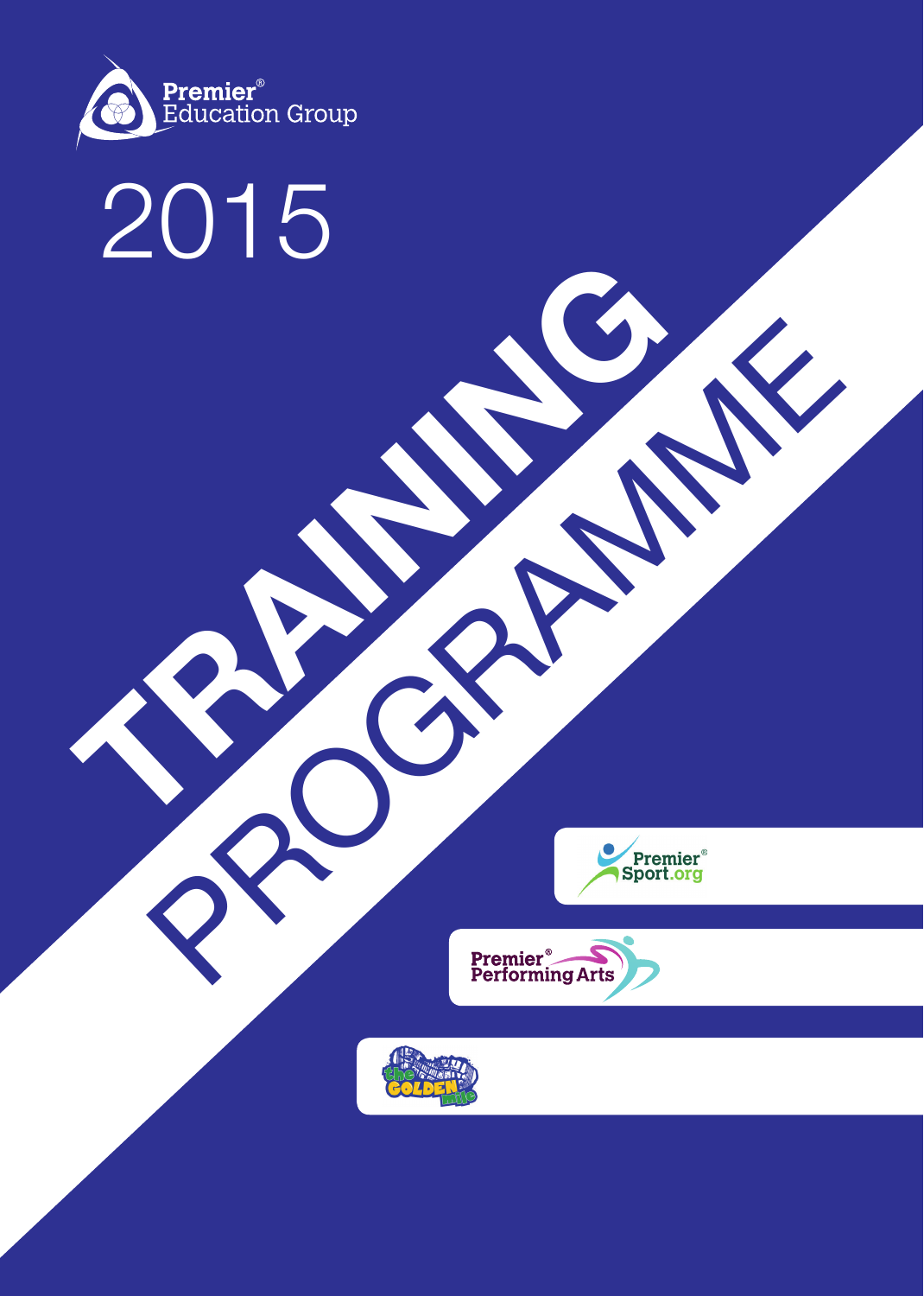# **Introduction**

Please find enclosed the PEG annual training programme, where you will find an array of courses designed to enhance you, your staff and your business. We can now offer accredited, practical courses for Activity Professionals through our 1st4Sport training centre and theoretical courses for business development.

We will also shortly be launching our brand new online training platform offering courses that you will be able to access in the comfort of your own homes.

Our team of expert facilitators will be delivering and presenting training in a number of regions across the UK, meaning there will be courses locally for you and your staff.

## Booking Your Training couldn't be easier.

• Naturally, there is limited availability on all the courses on offer and places will be allocated on a first come first

- Courses are available for booking via the Premier Education Group online store.
- served basis.
- payment card to hand.

• To book onto any of the courses simply head to www.premiereducationgroup.myshopify.com with your



| <b>PEG Induction Modules</b>                                                                                    | p4             |
|-----------------------------------------------------------------------------------------------------------------|----------------|
| <b>Sports Courses</b>                                                                                           | p <sub>5</sub> |
| 1st4sport Level 2 Certificate in Supporting Learning in<br><b>Physical Education and School Sport (QCF)</b>     | p5             |
| 1st4sport Level 3 Certificate in Supporting the Delivery of<br><b>Physical Education and School Sport (QCF)</b> | p6             |
| 1st4sport Level 2 Award in Multi-Skills Development in<br><b>Sports (QCF)</b>                                   | p7             |
| 1st4sport Combined Qualification **NEW and Exclusive**                                                          | p <sub>8</sub> |
| <b>Sports First Aid Course</b>                                                                                  | p9             |
| <b>GO Fence/Leaders Award</b>                                                                                   | p10            |
| <b>Independent Coaching Education - Delivering Physical</b><br><b>Activity</b>                                  | p10            |
| <b>Gymnastics</b>                                                                                               | p11            |
| <b>Activity Professional Assessment Training</b>                                                                | p12            |
| <b>Premier Performing Arts Training</b>                                                                         | p13            |
| <b>Arts Award Discover &amp; Explore</b>                                                                        | p13            |
| <b>Arts Award Bronze &amp; Silver</b>                                                                           | p13            |
| <b>Arts Award Gold</b>                                                                                          | p14            |
| <b>PPA IDTA Associate Freestyle Dance Teaching</b><br><b>Qualification</b>                                      | p14            |
| <b>PPA Technical Dance</b>                                                                                      | p15            |
| <b>PPA PO Silver/Gold</b>                                                                                       | p15            |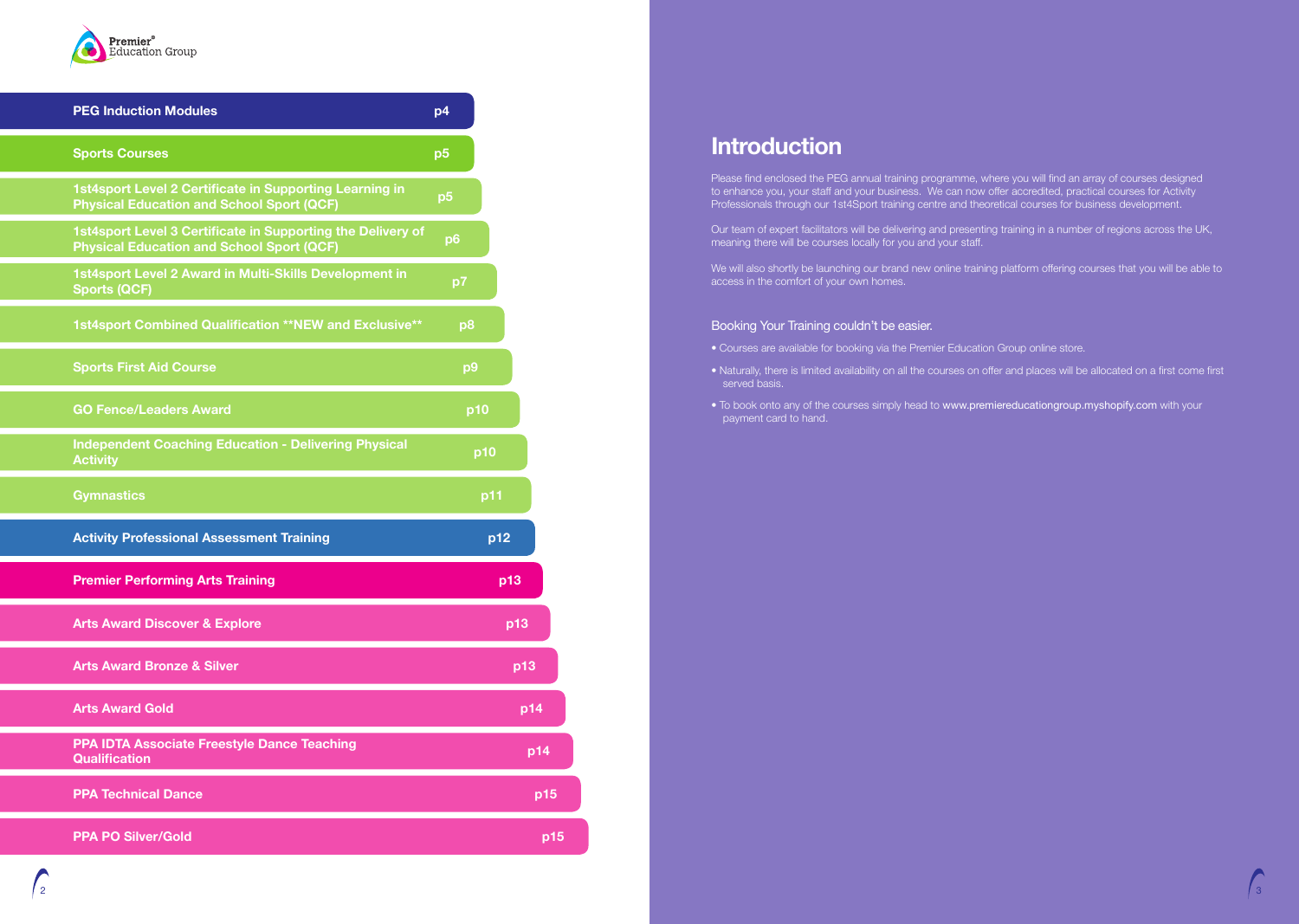# **Sports Courses**

## **1st4sport Level 2 Certificate in Supporting Learning in Physical Education and School Sport (QCF)**

Developed in partnership with the Association for Physical Education (afPE), the Level 2 Certificate in Supporting Learning in Physical Education and School Sport aims to provide learners with an introduction to a number of roles through an engagement with physical education and school sport (PESS), including teaching, activity leadership and coaching for young people. The qualification provides learners with guidance on further opportunities, including how to contribute to PESS programmes as a sports leader, coach and teaching assistant. While this qualification is delivered through the medium of PESS, the skills may be used by learners working in other sporting environments, under appropriate guidance.

## The qualification provides:



- a basis on which to make informed choices about an appropriate career in physical education and school sport
- an opportunity to develop an understanding of supporting learning in physical education and school sport
- an opportunity to develop physical education and school sport knowledge and skills that can be applied to different educational and school sport related settings, such as coaching
- delivered by Premier Sport the course will also link Premier Sport products to the teaching principles applied

## Prerequisites:

- Up to date BMS profile including; first name, surname, DOB and address.
- Learners are required to be aged 16 years or over, prior to registration.

| North West                  |
|-----------------------------|
| <b>Midlands</b>             |
| <b>South East</b>           |
| North East / Yorks & Humber |
| <b>South West</b>           |
| <b>Milton Keynes</b>        |



# **PEG Induction Modules**

PEG Induction Modules – Are the key to the business, the 'how to' training derived from our operational manuals. These modules to each business function provide the processes and systems that have been tried and tested over many years. All modules are completed by anybody owning or managing a franchise/licence in the PEG range, but can also be accessed one by one to staff members wishing to be delegated more business responsibility. Modules are available in the following areas Product Orientation, Sales, Recruitment, Policy & Procedures, BMS, Delivery, Finance and Marketing.

- **Product and Orientation** getting to know the products, how they can inter link and can be packaged.
- **Sales** how to sell into schools using Sport & Physical Activity as the vehicle to solve problems for head teachers.
- **Recruitment** finding, recruiting and developing the right staff for your business.
- **Policies and Procedures** ensuring consistency in all operational activity including, Health & Safety, legal, employment, industry support and safeguarding.
- **BMS** System functionality, uploading, compliance and business dashboards.
- **Delivery** planning, preparation, delivery and assessment of activities in a variety of settings.
- **Finance** making sure everything adds up from VAT numbers to cash flow forecasts.
- **Marketing** getting the right product and service to the customer at the right price, in the right place, at the right time with the right people.

| January          | <b>April</b>     | <b>Sept</b>      |                                                   | <b>PEG Module</b> |
|------------------|------------------|------------------|---------------------------------------------------|-------------------|
| 7th              | 8th              | 2nd              | PS Product Orientation or PPA Product Orientation |                   |
| 8th              | 9th              | 3rd              | <b>Sales</b>                                      |                   |
| 9th              | 10 <sub>th</sub> | 4th              | Recruitment                                       |                   |
| 12 <sub>th</sub> | 13 <sub>th</sub> | 7th              | Policies & Procedures                             | <b>BMS</b>        |
| 13 <sub>th</sub> | 14th             | 8th              | Delivery Day 1                                    |                   |
| 14th             | 15 <sub>th</sub> | 9th              | Delivery Day 2                                    |                   |
| 15 <sub>th</sub> | 16th             | 10 <sub>th</sub> | Finance                                           |                   |
| 16th             | 17th             | 11th             | Marketing                                         |                   |

All of our training is designed to be engaging and participative. Some modules will be delivered as a hands on practical session and others will be via eLearning.

If you would like to book onto one of the Premier Education Group Induction Modules, please contact Mel Jackson directly on 01953 499043 or mjackson@premier-education.com

*"I found the induction programme a great experience and extremely beneficial. The different modules that are covered give me a great insight into the different areas of the business/franchise model and how each element could impact my business. The whole programme gives head Activity Professionals, managers and directors a chance to share experience and gain knowledge about what is a vitally important industry to the health and well being of children. The nicest thing about the induction is that everyone in the room shares the same passion for physical activity". Adam Palmer – New Franchisee*



 $16th - 18th$  February

30th March – 1st April

 $27th - 29th$  May

 $5th - 7th$  August

 $26th - 28th$  August

 $26th - 28th$  October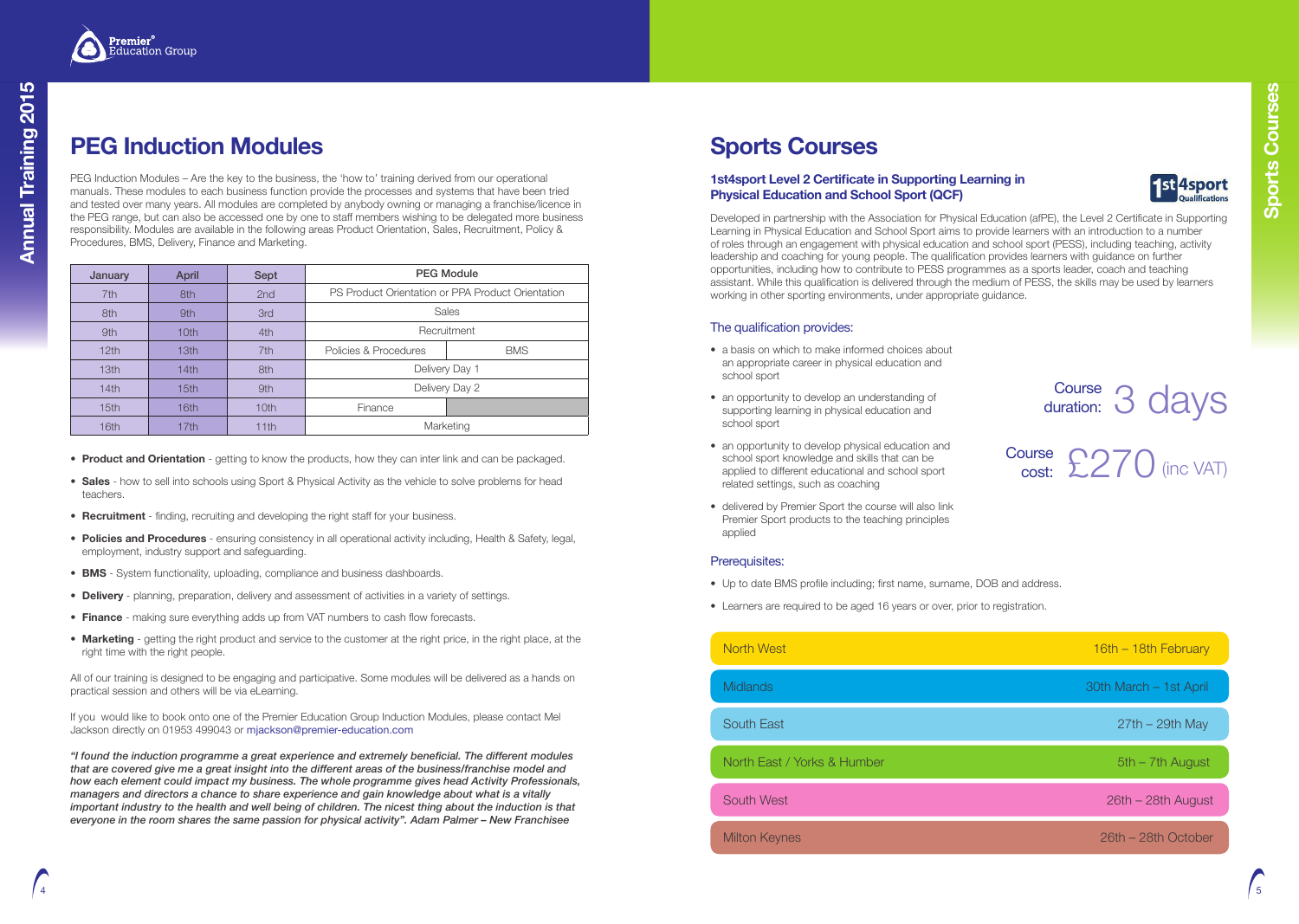## **1st4sport Level 2 Award in Multi-Skills Development in Sports (QCF)**

Developed in partnership with sports coach UK and other experts within the sector, the 1st4sport Level 2 Award in Multi-Skills Development in Sport (QCF) provides learners aged 17 and over with an introduction to the processes and principles of supporting child development through multi-skills.

## Learners who achieve this qualification will:

- become qualified to support children's successful participation in sport
- learn how to design, deliver and evaluate multi-skills activity sessions
- make a positive impact on the children they're working with by developing their movement confidence and sport-related skills
- help children master the fundamentals of movement in a fun, imaginative and progressive way
- make sport more enjoyable for children and young people...and much more!

## Prerequisites:

- Up to date BMS profile including; first name, surname, DOB and address
- Be at least 17 years of age (within the academic year 01 Sep 31 Aug)
- Hold or be working towards a minimum of a QCF accredited Level 2 sports specific coaching qualification or recognised equivalent, such as:
- Level 2 Award in the Principles for Coaching Sport (QCF)
- Level 2 Certificate in the Principles and Preparations for Coaching Sport (QCF)
- 1st4sport Level 2 Certificate in Supporting Learning in Physical Education and School Sport (QCF)
- Be able to communicate effectively in English (this includes listening, speaking, reading and writing)

What's more, an additional benefit is that completing this qualification can help learners work towards becoming a TA. This is because it can also lead to the achievement of the Level 3 Award in Supporting Teaching and Learning in Schools (QCF), which is a qualification that provides the underpinning knowledge and understanding for those working directly with children or young people in schools.

North West 26th – 28th October

North East / Yorks & Humber 27th – 29th May

Milton Keynes 26th – 28th August

## **1st4sport Level 3 Certificate in Supporting the Delivery of Physical Education and School Sport (QCF)**



Developed in partnership with the Association for Physical Education (afPE), the 1st4sport Level 3 Certificate in Supporting the Delivery of Physical Education and School Sport (QCF) prepares learners for employment in a school sport setting through providing an introduction to opportunities for them to work as a physical education and school sport professional such as a:



# Course 3 days Course £132 (inc VAT) duration: cost:

Midlands 16th – 18th February 16th – 18th February

South East 30th March – 1st April

South West **5th – 7th August** 5th – 7th August 5th – 7th August 5th – 7th August 5th – 7th August 5th – 7th August

- Higher Level Teaching Assistant (HLTA)
- Teaching Assistant (TA)
- Sports Development Officer
- Sports Coach, Volunteer or Leader

The qualification is perfect for those who already work, or aspire to work, in a physical education and school sport setting as it's specifically designed to provide them with a greater understanding of programmes of study for physical education, the national curriculum and the environment in which they will be operating.

*"afPE believes that by 2015, coaches employed in or by schools supporting Curriculum time PE should be qualified to a Level 2 National Governing Body (NGB) Award and be working towards a Level 2 and 3 Certificate in Supporting the Delivery of Physical Education and School Sport or equivalent, to comply with the forthcoming afPE Safe Practice Guidance for Schools."*

*afPE, March 2013*

## Midlands 17th – 22nd August

## Prerequisites:

- Up to date BMS profile including; first name, surname, DOB and address.
- Learners are required to be aged 16 years or over, prior to registration.
- Be able to communicate effectively in English (this includes listening, speaking, reading and writing).
- Hold a Level 2 physical education or sport related qualification, examples include:
- The 1st4sport Level 2 Certificate in Supporting Learning in Physical Education and School Sport (QCF)
- GCSE in Physical Education (Grades A-C)
- a Level 2 National Governing Body of Sport coaching qualification
- a Level 2 BTEC in Sport
- a Level 2 qualification in sports/activity leadership or
- a 1st4sport recognised equivalent

6 days **Course** duration:

£550 (inc VAT) **Course** cost: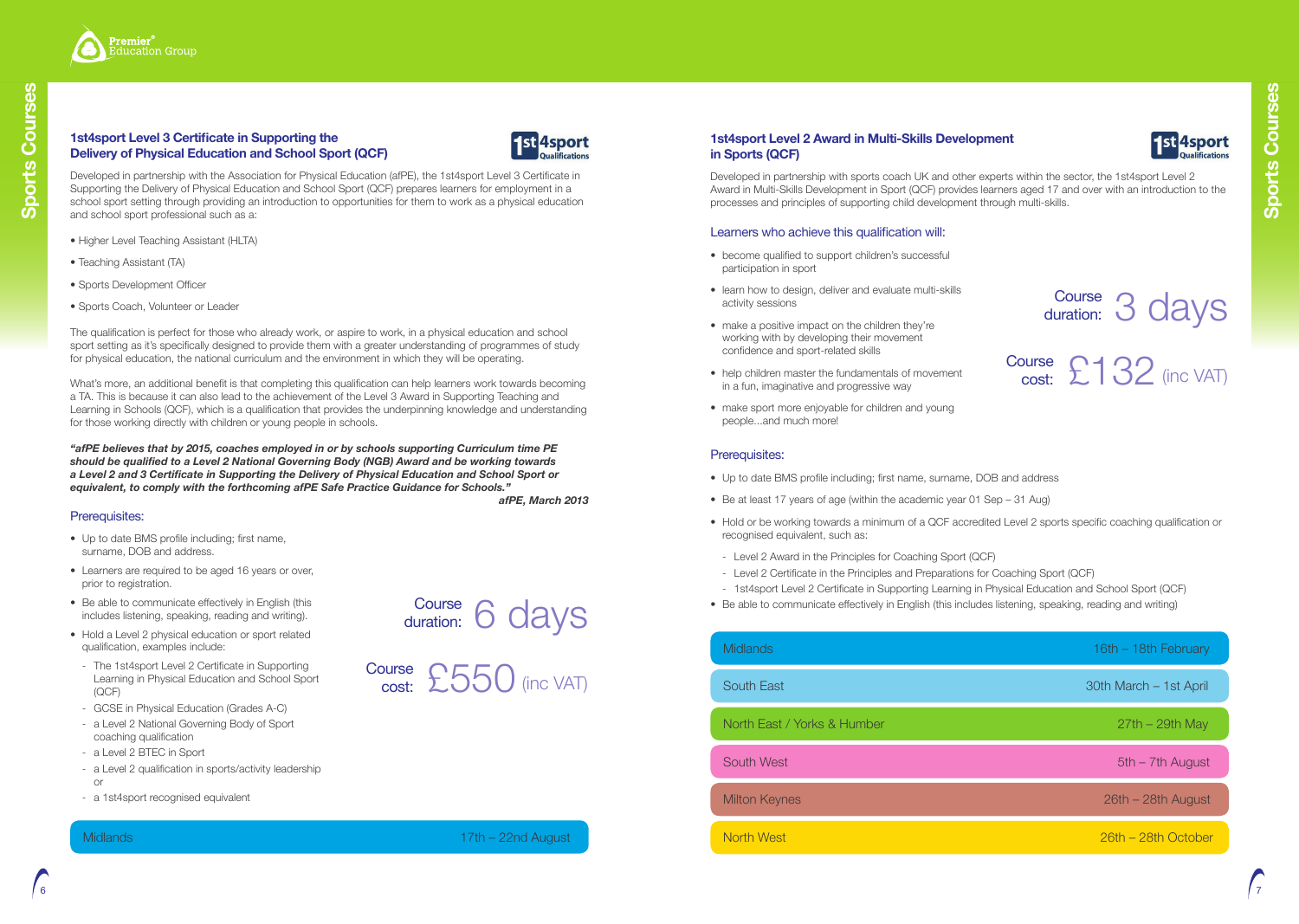



Level 2 Award in Multi-Skills Development in Sports (QCF) Level 2 Certificate in Supporting Learning in Physical Education and School Sport (QCF) and

Level 2 Certificate in the Principles and Preparations for Coaching Sport (QCF)

Designed and developed exclusively for Premier Education Group in association with 1st4sport, this combined qualification merges all of the fundamental qualifications into one. At an exclusive cost of only £385 per learner, this course offers both an efficient and cost effective way of gaining a first-rate qualification.

## On successful completion of the qualification, learners will:

**Course** cost:

- understand the fundamentals of coaching sport
- understand how to develop participants through coaching sport
- support participants' lifestyle through coaching sport
- understand the principles of safe and equitable coaching practice
- be able to assist in the delivery of a sports activity session
- become qualified to support children's successful participation in sport
- be able to make informed choices about an appropriate career in physical education and school sport
- develop an understanding of supporting learning in physical education and school sport
- develop physical education and school sport knowledge and skills that can be applied to different educational and school sport related settings, such as coaching
- a pathway to a career as a physical education teacher
- pathway other opportunities to work as physical education and school sport professionals e.g. Higher Level Teaching Assistant (HLTA), Teaching Assistant (TA), Coach, Sports Development Officer, Volunteer, Leader
- learn how to design, deliver and evaluate multi-skills activity sessions
- make a positive impact on the children they're working with by developing their movement confidence and sport-related skills
- help children master the fundamentals of movement in a fun, imaginative and progressive way
- make sport more enjoyable for children and young people...and much more!

## Course £25 (inc VAT) cost:

East Anglia - Premier Sport Training Academy 27th April – 1st May

26th – 30th January 21st – 25th September

\*\*Exclusive Price\*\*

(inc VAT)

Course 5 days

duration:

## **Sports First Aid Course**

A short 4 hour course to tutor sports professionals in resuscitation and life-saving skills.

## Course aims and objectives:

- To preserve life
- Limit the effect of injury
- Promote recovery

## Course Content: This course will cover the following subjects;

- CPR
- Bleeding
- Broken Bones
- Sprains
- Shock
- Choking
- Calling for an ambulance
- Controlling a situation
- Other medical emergencies.

Milton Keynes 15th January, 14th August, 2nd September

North West **16th February, 27th May, 14th August** 

North East / Yorks & Humber 16th February, 27th May, 14th August

South East 16th February, 14th August, 26th October

South West **8th April, 14th August, 26th October** 

East Anglia 15th January, 16th April, 10th September

Midlands 15th January, 27th May, 14th August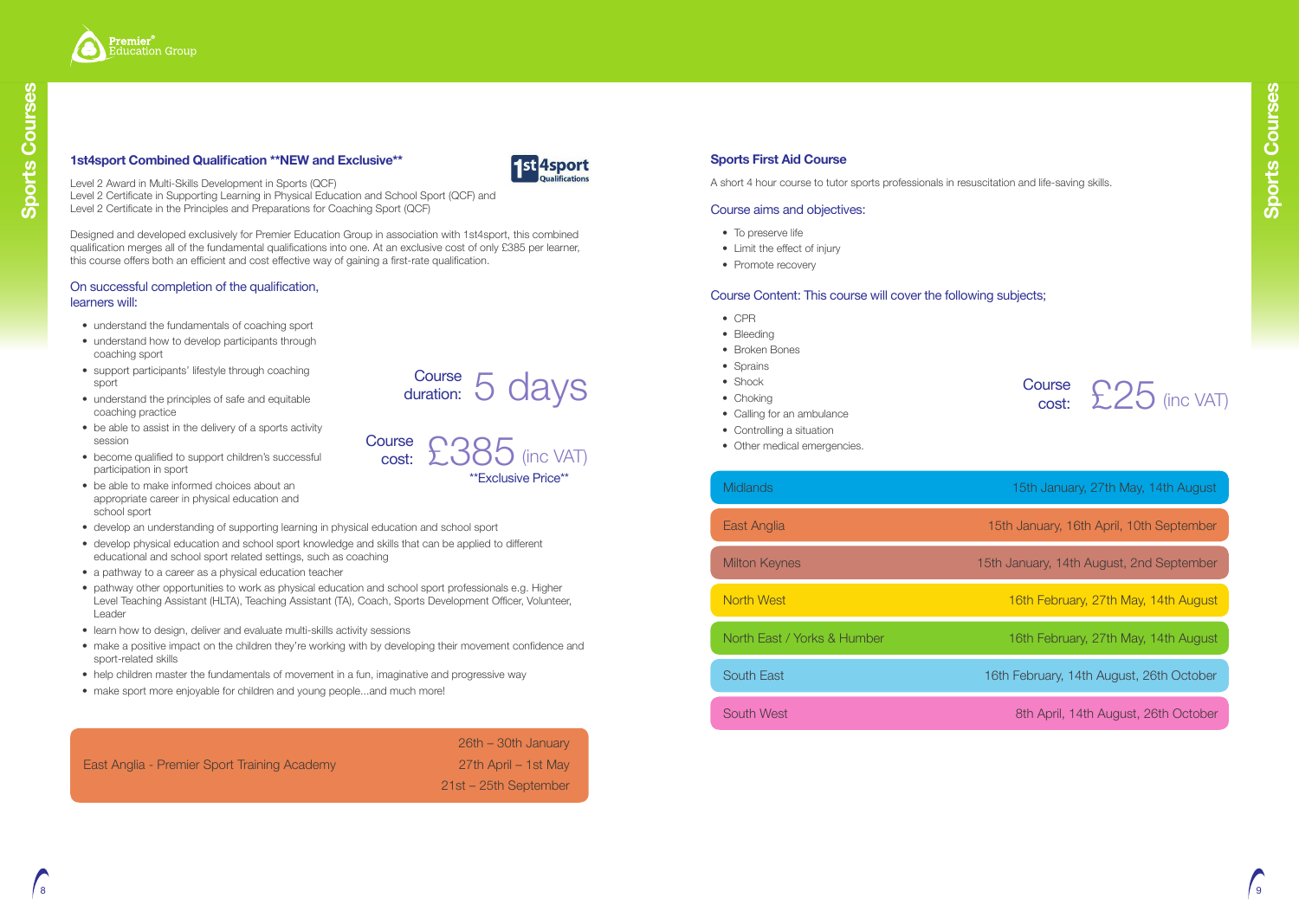## **Gymnastics**

This course has been developed by British Gymnastics.

## As a result of this course candidates will:

• Be able to teach set moves in a safe progressive manner, which takes into account the age and stage of

- Understand basic safety principles when working in Gymnastics
- development of the children
- Know how to incorporate apparatus and sequencing into skill work
- Understand that good body management underpins skill development
- Be able to identify and remedy common faults

## This consists of six modules including:

- Management
- Rolling
- Static Balance
- Flight
- Travelling
- Hand Apparatus and Paired Work

On successful completion of the course candidates will be awarded with a British Gymnastics qualification and a British Gymnastics Teachers handbook.

| East Anglia                 | Saturday 24th January            |
|-----------------------------|----------------------------------|
| <b>Milton Keynes</b>        | Sunday 22nd February             |
| <b>South West</b>           | <b>TBC</b>                       |
| East Anglia                 | Saturday 25th Apri               |
| <b>North West</b>           | Sunday 31st May                  |
| North East / Yorks & Humber | Sunday 28th June                 |
| <b>South East</b>           | Sunday 21st June, Sunday 28 June |
| East Anglia                 | Saturday 19th Septembe           |
| <b>Midlands</b>             | ΈC                               |
|                             |                                  |

## **Independent Coaching Education - Delivering Physical Activity**

This course will be delivered through a combination of discussion, seminar, DVD illustration, practical sessions and student led coaching. Approximately 75% will be practical activity.



## $\frac{\text{Course}}{\text{cost:}} 2145$  (inc VAT) cost:

The course will provide a full introduction to the place of physical activities in the primary curriculum. It will explain the National Curriculum requirements and approaches, and will focus on a child centred delivery model, reflecting good practice as defined by Ofsted criteria. It will enable coaches to establish the foundations of movement skills, and a base of physical literacy and then build sport specific techniques and games on top of these.

Participants will be expected to participate in discussion, take part in practical sessions, devise tasks and coach micro sessions to the group.

On completion of the course, participants will have an understanding of the landscape of primary PE, and the delivery of a child centred approach to activity. They will be equipped to plan and deliver lessons and units of work which reflect contemporary good practice across a range of National Curriculum movement areas.

East Anglia - Premier Sport Training Academy 22nd & 23rd January

**BRITISH FENCING** 

Course £192 (inc VAT)

The course is accompanied by a resource pack, and successful completion leads to the award of the appropriate Premier Sport Certificate and your coach will be qualified to deliver Invasion Games, Cricket, Athletics and Racket Sports (inc Lacrosse) and will cover National Curriculum Requirements and Implications; Building a Foundation of Physical Literacy, Delivering FUNdamentals of Movement and Lesson Planning.

cost:



## **GO Fence / Leaders Award**

The GO/FENCE leaders' course is an introduction to fencing, using plastic and foam equipment. The course is designed to teach PE teachers, young leaders (14+), multisports coaches, etc. how to lead fencing sessions using the soft form of the sport. Participants do not need to have any previous experience of fencing in order to attend.

| <b>North West</b>                            | <b>Friday 20th February</b> |
|----------------------------------------------|-----------------------------|
| <b>Midlands</b>                              | <b>Tuesday 7th April</b>    |
| <b>South East</b>                            | Monday 27th July            |
| North East / Yorks & Humber                  | Monday 3rd August           |
| East Anglia - Premier Sport Training Academy | Thursday 13th August        |
| <b>South West</b>                            | Monday 24th August          |
| <b>Milton Keynes</b>                         | <b>Friday 30th October</b>  |

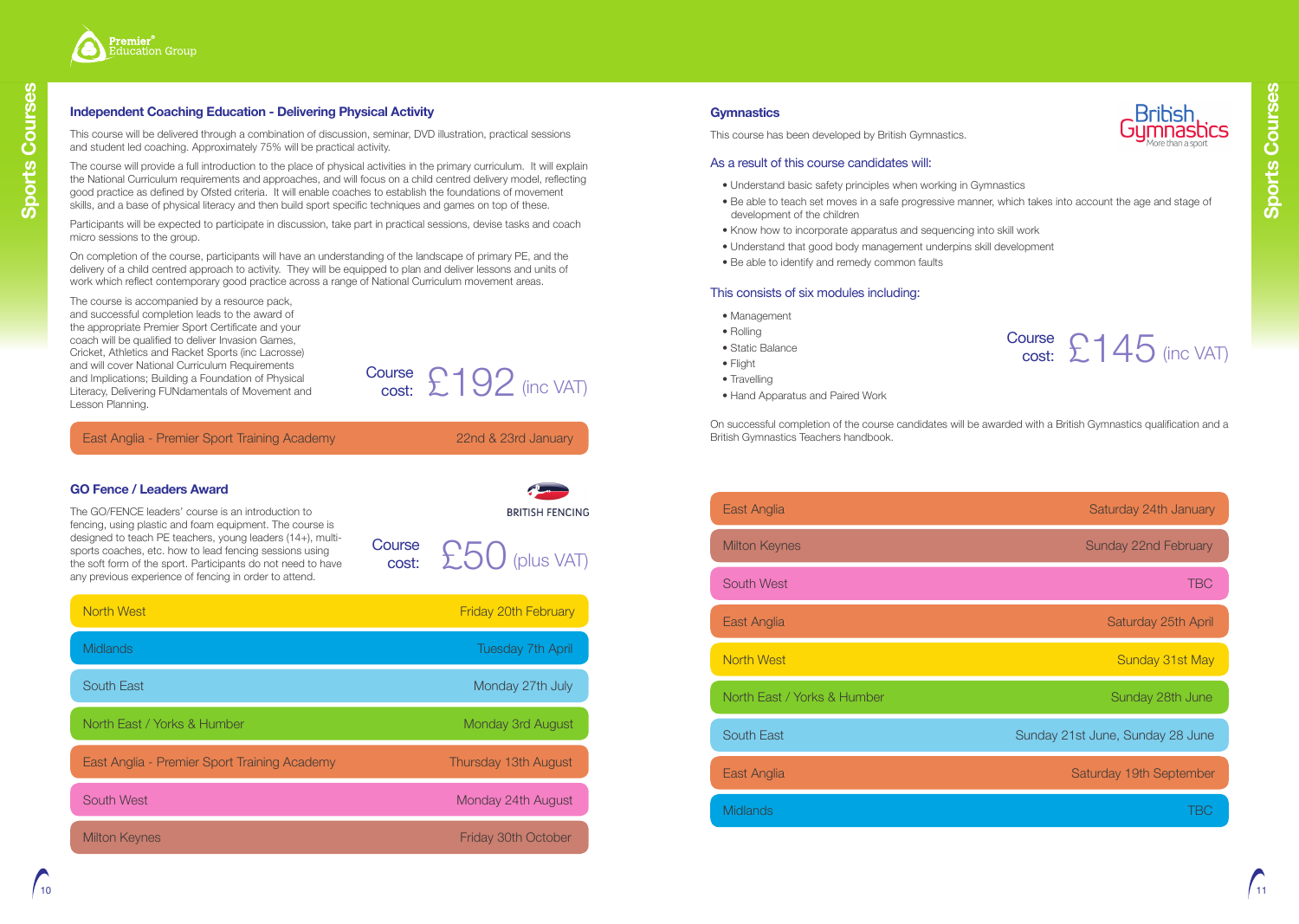



# **Premier Performing Arts Training**

## **Arts Award Discover & Explore**

## At this training course, candidates will:

- Meet other professionals who are planning to run Arts Award in a wide variety of settings
- Receive a Discover and Explore advisor toolkit, which details what is required at each level
- Become familiar with the assessment criteria and framework for each level
- Learn how to be the primary assessor for young peoples work for Arts Award
- Ask questions about how Arts Award may work for you in your particular setting
- Learn what happens next and how to move forward with Arts Award

Wednesday 21st January Midlands Wednesday 22nd April Wednesday 16th September



## **Arts Award Bronze & Silver**

## At this training course, candidates will:



• Get an overview of the ethos and spirit of Arts Award and a chance to explore case studies and examples

- of work
- 
- Meet other professionals who are planning to run Arts Award in a wide variety of settings • Get your Bronze, Silver and Gold adviser toolkit, which details what is required at each level
- Become familiar with the assessment criteria and framework for each level
- Learn how to be the primary assessor for young peoples work for Arts Award
- Ask questions about how Arts Award may work for you in your particular setting
- Learn what happens next and how to move forward with Arts Award

East Anglia - Premier Sport Training Academy Thursday 4th June

£50 (plus VAT) Course<br>:cost

# $\begin{array}{ccc}\n\text{cost:} & \text{LUC} & \text{(pIUS VAL)} \\
\text{Cost:} & \text{Course} & \text{Course} & \text{Cousce} \\
\text{for you in your particular setting} & \text{cost:} & \text{Cous.} & \text{Cous.} \\
\end{array}$ cost:

Friday 27th February Friday 23rd October

## Prerequisites:

- All MOS up to date on the BMS.
- Delivered at least one curricular session assessed to 80% or more in the new format.



## **Activity Professional Assessment Training**

The assessment of Activity Professionals is paramount in ensuring quality and providing accurate CPD to staff. The course will enable participants to assess Activity Professionals competently and confidently in a school or community environment. Covering organisational best practice, the assessment of planning and delivery, following the assessment framework, how to feedback and recommending CPD.

| <b>North West</b>           | Thursday 19th February       |
|-----------------------------|------------------------------|
| <b>Midlands</b>             | <b>Thursday 2nd April</b>    |
| <b>South East</b>           | Tuesday 26th May             |
| North East / Yorks & Humber | <b>Tuesday 4th August</b>    |
| <b>South West</b>           | Tuesday 25th August          |
| <b>Milton Keynes</b>        | <b>Thursday 29th October</b> |

Candidates will be passed on their demonstration of competency in the above areas.

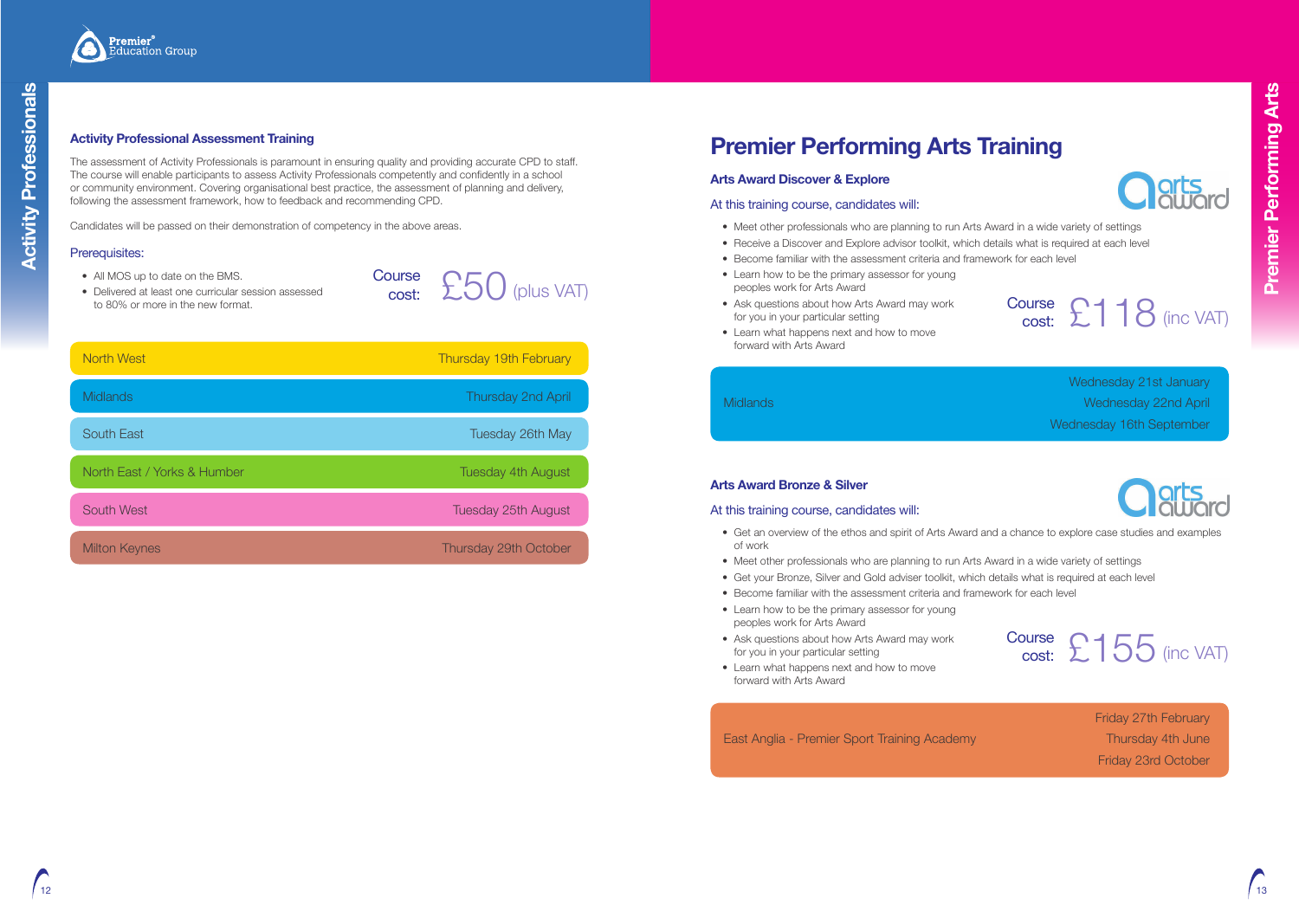

## **PPA Technical Dance**

A technical dance workshop perfect for Activity Professionals to be introduced to the performing arts way of delivery. The workshop will include ideas for curricular, extra curricular, effective use of resources and products and practical workshops in street dance, cheerleading, contemporary and/or Bollywood.

Friday 23rd January Midlands Friday 24th April Friday 18th September

 $\Sigma$ 60 (inc VAT)

## **Arts Award Gold**

## At this training course, candidates will:

- Get familiar with the assessment criteria and framework for the Gold Arts Award (Level 3 qualification, worth 35 points on the UCAS tariff)
- Meet other professionals who are planning to run Arts Award in a wide variety of settings
- Get a chance to explore case studies and examples of Gold level work
- Ask questions about how Arts Award may work for you in your particular setting

Saturday 28th February East Anglia - Premier Sport Training Academy Friday 5th June Saturday 24th October

## **PPA IDTA Associate Freestyle Dance Teaching Qualification**



The International Dance Teachers Association qualifications are recognised world wide enabling the holder to teach in schools, extra curriculum activities, gyms, stage/drama schools or own dance/theatre school. Once qualified, holders can enter students into IDTA examinations and competitions generating a further income. Each style is taken as an individual course with the option of taking more than one course simultaneously.

## Progression Levels;

**Pre-Associate** – Suitable for students aged 16-17 years with a passion to further their dance teaching career. The pre-associate exam is an introduction to the associate qualification and perfect for students to use as an apprenticeship model.

**Associate** – Associate level is the first teaching qualification that enables the holder to teach and enter the students in to examinations for grades preparatory and up to and including intermediate grades.

**Licentiate** – Enables to both teach and enter the students in to advance 1 professional level grade. Students must have compete and hold an associate teaching qualification before being able to take a licentiate teaching qualification.

**Fellowship** – Fellowship is the highest level of qualification within the IDTA and teachers who have reached this level may apply to become examiners of the IDTA.

Thursday 22nd January Midlands Thursday 23rd April Thursday 17th September

## **PPA PO Silver/Gold**

Exclusive to PPA Managers/Licensees (only 1 place per license) after the Bronze Product orientation has been completed - these two additional training days are including in the upfront license cost.

PPA PO Silver - Thursday 26th February East Anglia - Premier Sport Training Academy PPA PO Gold - Wednesday 3rd June PPA PO Silver - Thursday 22nd October

# Course<br>cost: